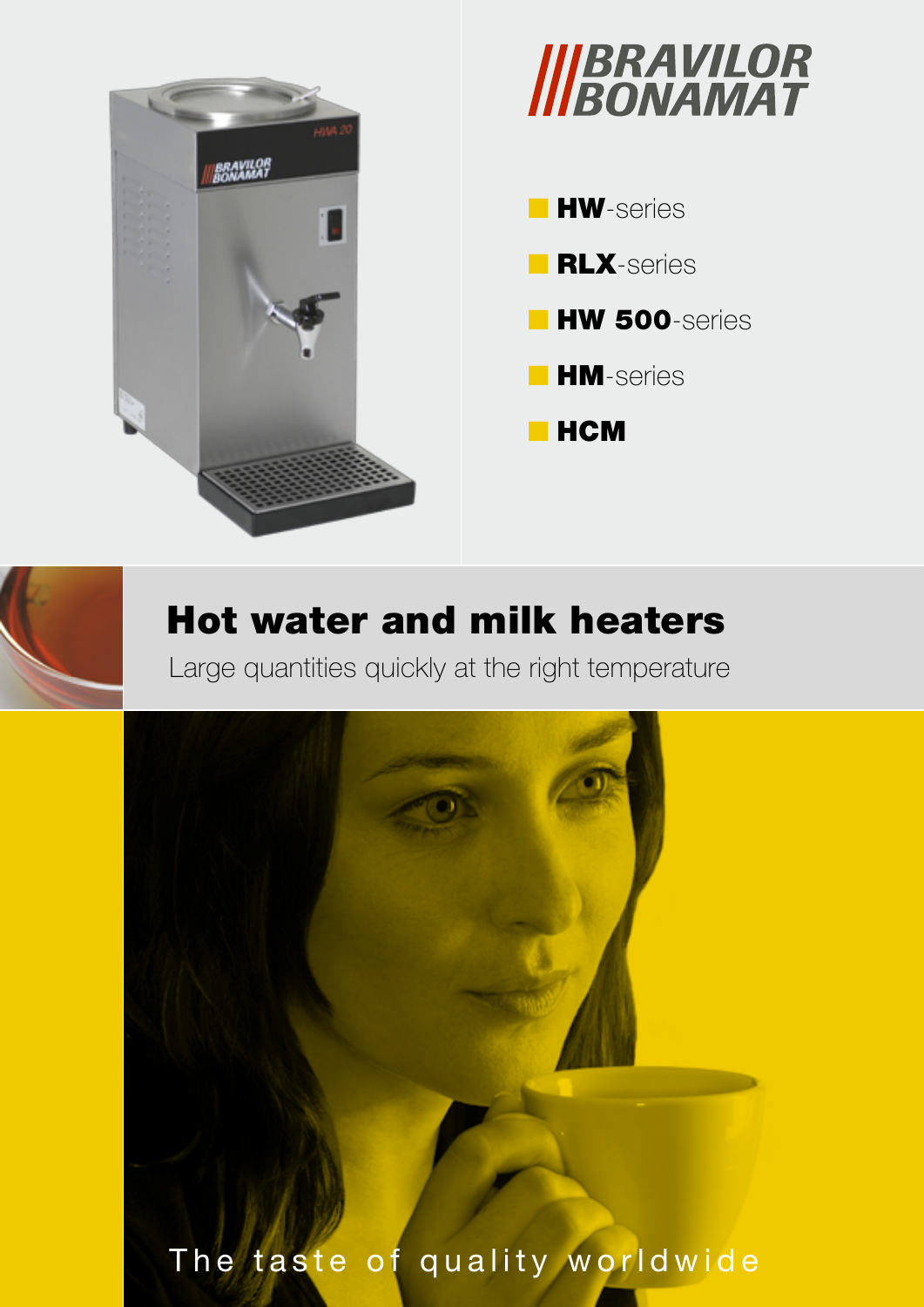



Bravilor Bonamat offers a wide range of hot water and milk equipment suitable for any location, perfect for preparing tea, soup or other hot drinks. The HW-series heats large quantities of water quickly at the right temperature, while the HM-series has been developed for heating milk and includes HCM, designed specifically for chocolate milk. This range offers a variety of high quality machines boasting simple operation, a choice of non-drip tap and push button dispense and all incorporating our boil dry safety mechanism.

Fresh Aroma Taste



#### **HW** 10

- • Water (2 litres) quickly at the right temperature
- • Features a manual fill water system allowing the machine to be placed anywhere



#### **HWA 20/50**

- Water (3/4.5 litres) quickly at the right temperature
- Automatic water fill model with quick and easy connection to the water mains supply
- The indicator light indicates when the water is at the right temperature



Quick and easy: drawing off with the handy non-drip tap.



With the RLX 4 steam tap in no time other beverages at the right temperature.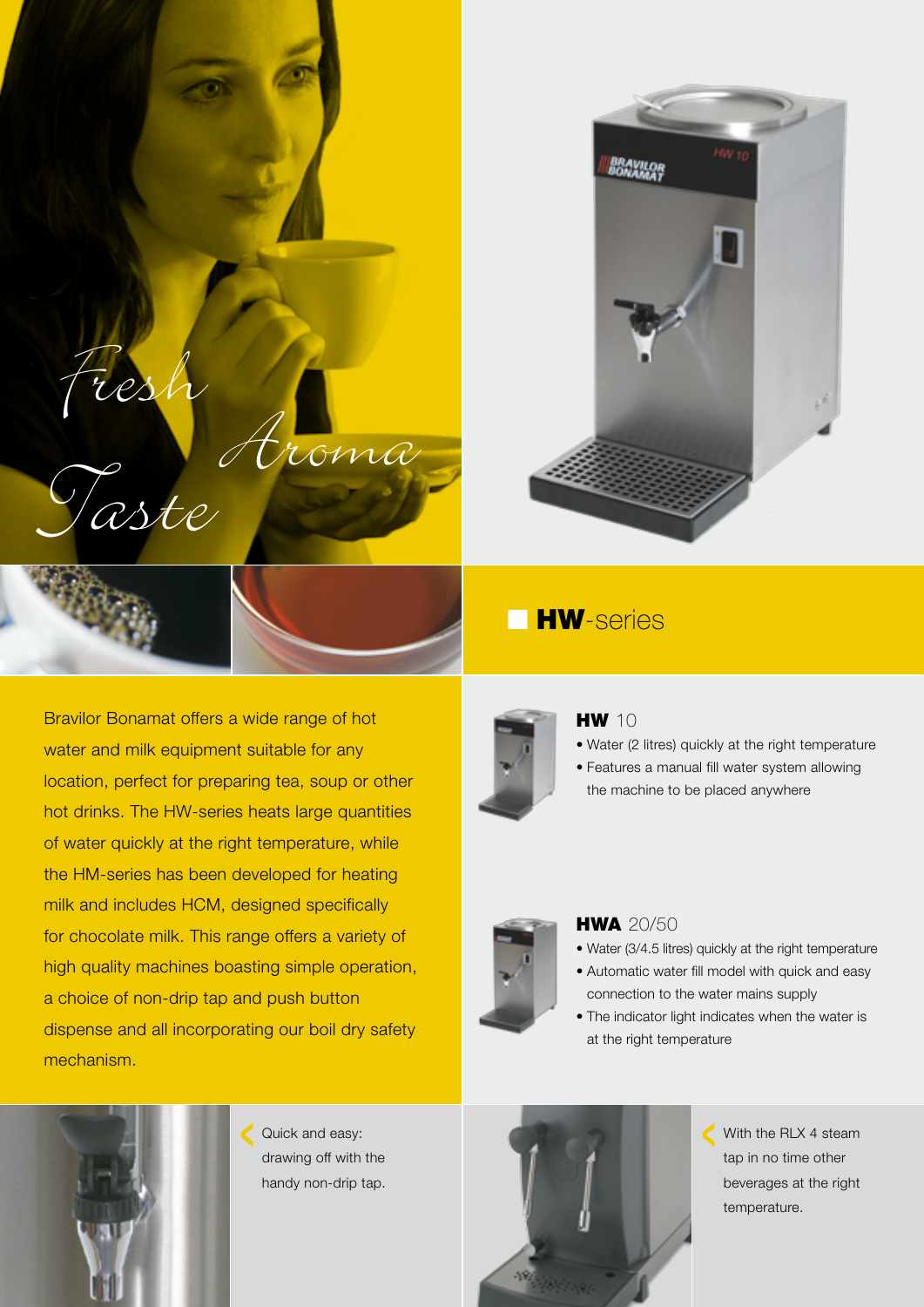



## **BLX**-series





#### **HWA 40/70**

- • Large quantities of water (4/7 litres) quickly at the right temperature
- Automatic water fill model with quick and easy connection to the water mains supply
- • Cup or decanter hot water at the press of a button or a variable volume via the free flow key
- • Simple programming for temperature and the water volumes (cup/decanter)
- The indicator light indicates when the water is at the right temperature
- Equipped with a descale indicator



#### RLX 3

- Water (1.8 litres) quickly at the right temperature
- Automatic water fill model with quick and easy connection to the water mains supply
- Simple programming of water temperature
- Equipped with a descale indicator



#### RLX<sup>4</sup>

- Machine for hot water and steam
- Water (1.5 litres) quickly at the right temperature
- Automatic water fill model with quick and easy connection to the water mains supply
- • Equipped with a descale indicator



HWA 40/70 choice of cup, decanter or a variable amount with the free-flow key.



RLX 3/4 also available C as an integrated module within the RLX coffee range.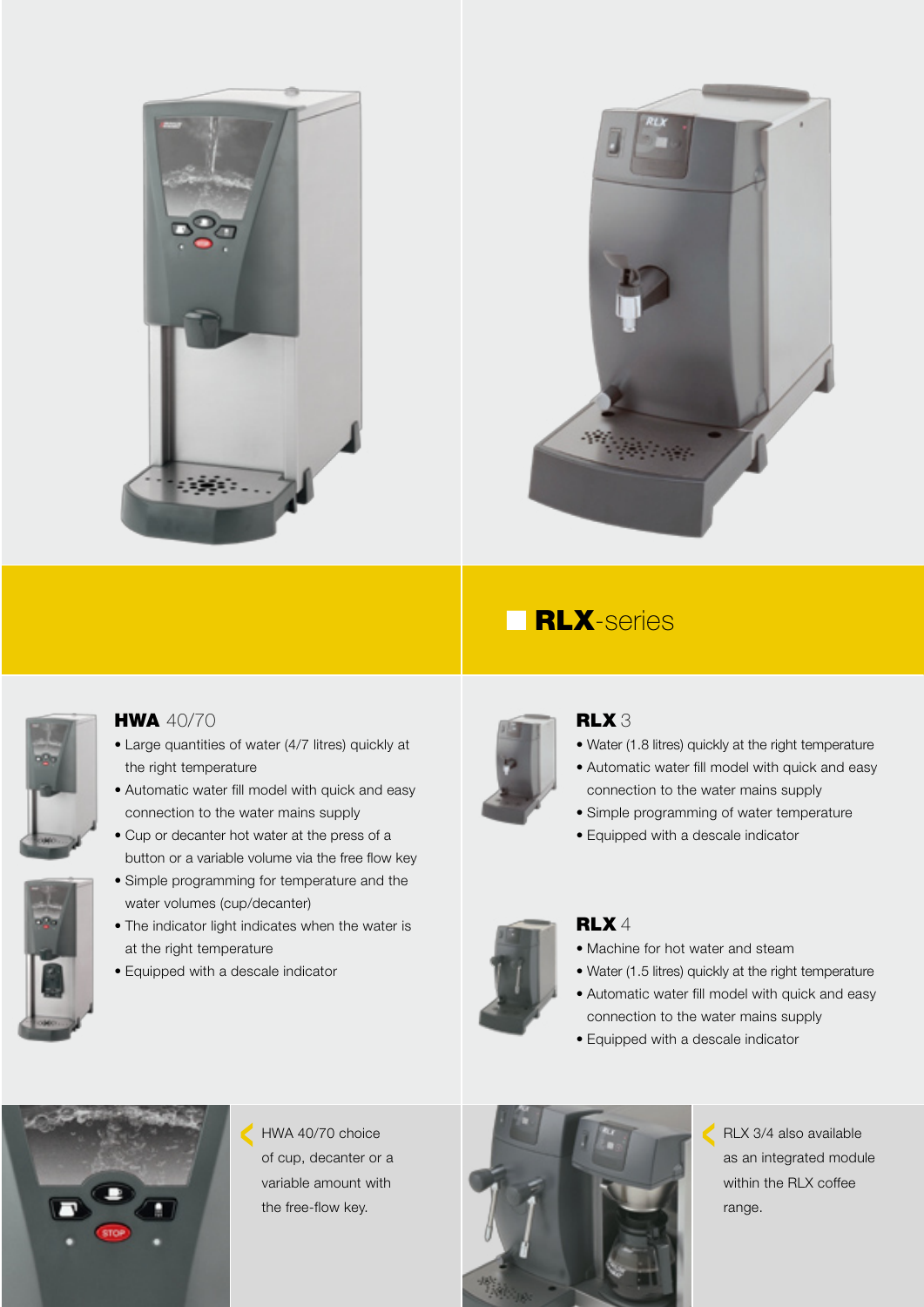



## **HW 500**-series



#### **HW** 505/510/520

- Large quantities of water (4/8/16 litres) quickly at the right temperature
- • Features a manual fill water system allowing the machine to be placed anywhere
- The required temperature can be regulated by means of a thermostat
- The indicator light indicates when the water is at the right temperature
- Gauge glass provides a visible water level



#### HW+ 510/520

- Large quantities of water (8/16 litres) quickly at the right temperature
- • Machines with quick and easy connection to the water mains supply and filled with water at the press of a button
- The required temperature can be regulated by means of a thermostat
- The indicator light indicates when the water is at the right temperature
- • Gauge glass provides a visible water level



A quick tapping tube can be used for filling cups and decanters (for HW(+) series only).



Water temperature can C be regulated by means of a thermostat. The indicator light indicates when the contents is at the right temperature.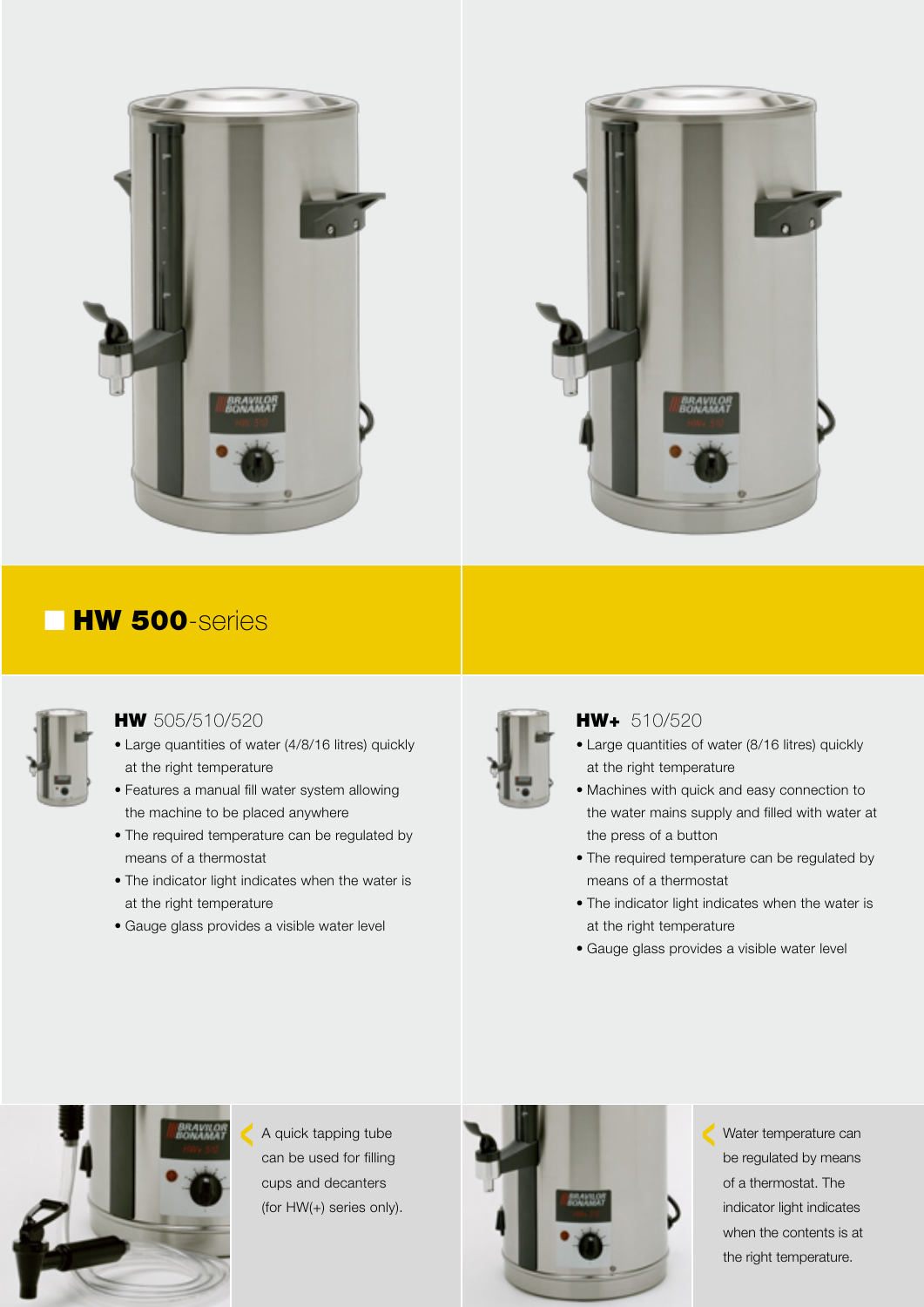



## ■ HM-series ■ HCM



#### **HM** 505/510/520

- Large quantities of milk (5/10/20 litres) quickly at the right temperature
- Heats the milk using the bain-marie method, preventing burning or sticking
- The required temperature can be regulated by means of a thermostat
- • Gauge glass provides a visible water level in the bain-marie system



#### **HCM 510**

- • Large quantities of chocolate milk (10 litres) quickly at the right temperature
- Heats the chocolate milk according to the bain-marie method, preventing burning or sticking
- The required temperature can be regulated by means of a thermostat
- • Gauge glass provides a visible water level in the bain-marie system



The cup heater WHK preheats cups and mugs, ensuring the beverage stays warm longer after serving.